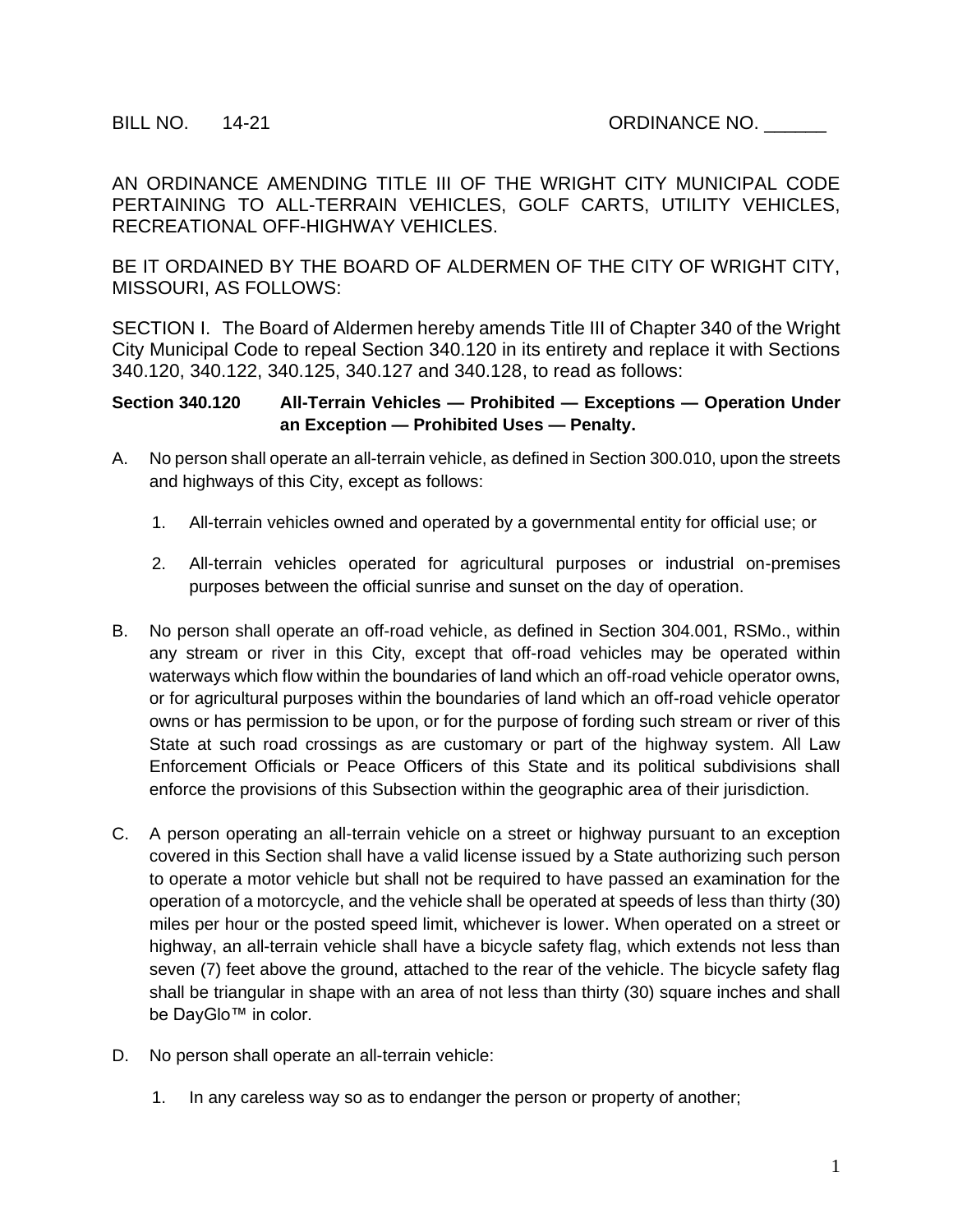- 2. While under the influence of alcohol or any controlled substance; or
- 3. Without a securely fastened safety helmet on the head of an individual who operates an all-terrain vehicle or who is being towed or otherwise propelled by an all-terrain vehicle, unless the individual is at least eighteen (18) years of age.
- E. No operator of an all-terrain vehicle shall carry a passenger, except for agricultural purposes. (RSMo. §300.348, 304.013)

## **Section 340.122 Utility Vehicles, Operation on Highway and in Streams or Rivers Prohibited — Exceptions — Passengers Prohibited — Violations, Penalty.**

- A. No person shall operate a utility vehicle, as defined in Section 300.010 of this Title, upon the highways of this City or State, except as follows:
	- 1. Utility vehicles owned and operated by a governmental entity for official use;
	- 2. Utility vehicles operated for agricultural purposes or industrial on-premises purposes between the official sunrise and sunset on the day of operation, unless equipped with proper lighting;
	- 3. Utility vehicles operated by handicapped persons for short distances occasionally only on the State's secondary roads when operated between the hours of sunrise and sunset; or
	- 4. By special permit of the City issued pursuant to the permit requirements of Section 340.128.
- B. No person shall operate a utility vehicle within any stream or river in this City or State, except that utility vehicles may be operated within waterways which flow within the boundaries of land which a utility vehicle operator owns, or for agricultural purposes within the boundaries of land which a utility vehicle operator owns or has permission to be upon, or for the purpose of fording such stream or river of this City or State at such road crossings as are customary or part of the highway system. All Law Enforcement Officials shall enforce the provisions of this Subsection within the geographic area of their jurisdiction.
- C. A person operating a utility vehicle on a highway pursuant to an exception covered in this Section shall have a valid operator's or chauffeur's license, except that a handicapped person operating such vehicle under Subsection (A)(3) of this Section shall not be required to have passed an examination for the operation of a motorcycle, and the vehicle shall be operated at speeds of less than forty-five (45) miles per hour or the posted speed limit, whichever is lower.
- D. No persons shall operate a utility vehicle:
	- 1. In any careless way so as to endanger the person or property of another; or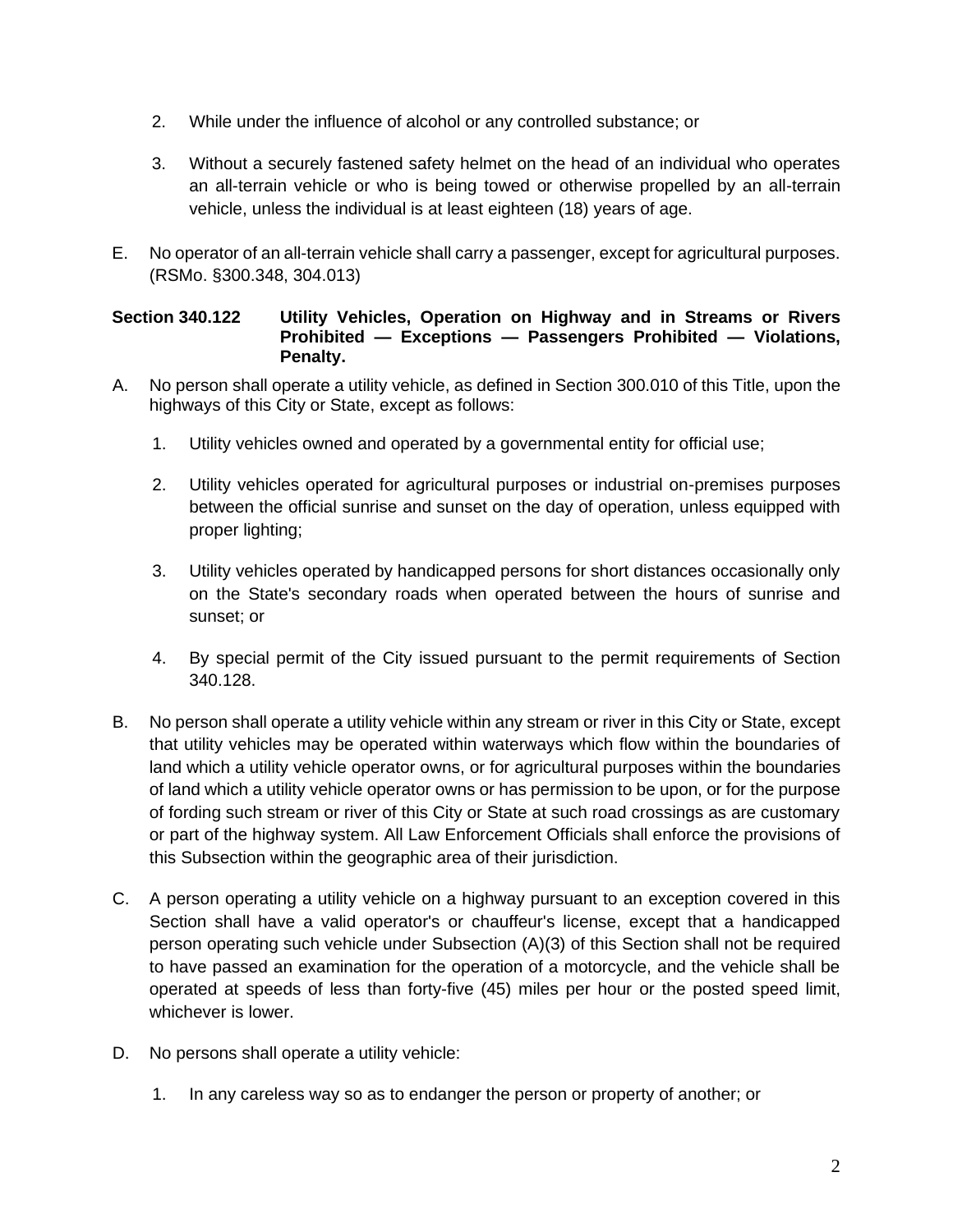- 2. While under the influence of alcohol or any controlled substance.
- E. No operator of a utility vehicle shall carry a passenger, except for agricultural purposes. The provisions of this Subsection shall not apply to any utility vehicle in which the seat of such vehicle is designed to carry more than one (1) person.
- F. A violation of this Section shall be an ordinance violation. (RSMo. §304.032)

### **Section 340.125 Golf Carts, Operation on Streets and Roads — Classification as Low-Speed Vehicles — Violations, Penalty.**

- A. Classification. A golf cart which may be operated on the streets, roads and alleyways of the City shall be classified as a low-speed vehicle (LSV).
	- 1. The following must appear on the manufactured statement of origin (MSO):
		- a. The body type must be specified as a low-speed vehicle.
		- b. There must be a statement indicating that the LSV meets or exceeds the minimal Federal safety requirements.
	- 2. All golf carts classified as low-speed vehicles shall be manufactured in compliance with the National Highway Traffic Safety Administration standards for low-speed vehicles. Golf carts operated on City streets shall conform to safety standards as outlined in 49 CFR 571.500b.
- B. Before a person operates a golf cart on City streets, roads or alleyways, a special permit must be issued by the City for the vehicle to licensed drivers pursuant to the permit requirements of Section 340.128 and the following:
	- 1. The golf cart shall be currently registered and licensed pursuant to City ordinances and state law.
	- 2. Any individual operating a golf cart shall have a valid operator's or chauffeur's license but is not required to pass an examination for the operation of a motorcycle.
	- 3. The golf cart shall be properly insured, and such proof of insurance shall specifically list the vehicle as referenced by the serial number and year of model.
	- 4. The golf cart shall be operated at a speed of less than twenty (20) miles per hour pursuant to Section 304.034, RSMo.
	- 5. The golf cart shall be operated only on streets with a posted speed limit of twenty-five (25) miles per hour or less.
	- 6. The golf cart shall have a bicycle safety flag, which extends not less than seven (7) feet above the ground, attached to the rear of the vehicle; the flag shall be day-glow colored and shall be triangular shaped, with an area not less than thirty (30) square inches.
- C. No individual operating a golf cart shall: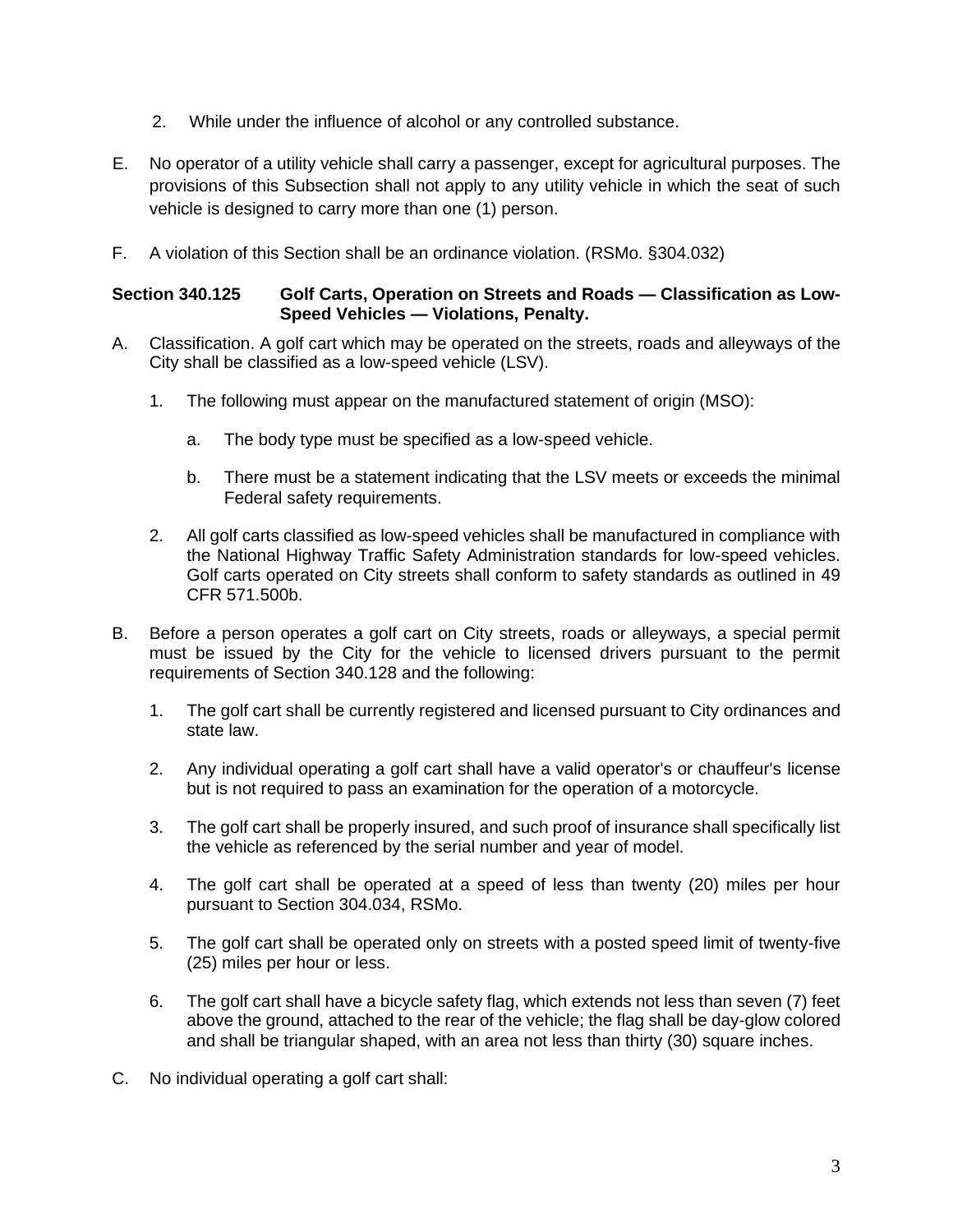- 1. Operate the golf cart in any careless or imprudent manner so as to endanger any person or property of any person.
- 2. Operate the golf cart while under the influence of alcohol or controlled substance.
- 3. Operate the golf cart between the hours of official sunset and sunrise, unless the golf cart is properly equipped with headlights, taillights, brake lights and turn signals.
- 4. Operate the golf cart on any Federal, State or County highways, except to cross.
- 5. Cross any Federal or State highway at an intersection where the highway being crossed has a posted speed limit of more than forty-five (45) miles per hour.
- D. A violation of this Section shall be an ordinance violation. (RSMo. §304.034)

# **Section 340.127 Recreational Off-Highway Vehicles, Operation on Highways Prohibited, Exceptions — Operation within Streams and Rivers Prohibited, Exceptions — License Required for Operation, Exception.**

- A. No person shall operate a recreational off-highway vehicle, as defined in Section 300.010 of this Code, upon the highways of this City, except as follows:
	- 1. Recreational off-highway vehicles owned and operated by a governmental entity for official use;
	- 2. Recreational off-highway vehicles operated for agricultural purposes or industrial onpremises purposes;
	- 3. Recreational off-highway vehicles operated by handicapped persons for short distances occasionally only on the State's secondary roads; or
	- 4. Pursuant to a special permit issued by the City for the vehicle pursuant to the permit requirements of Section 340.128.
- B. No person shall operate a recreational off-highway vehicle within any stream or river in this State, except that recreational off-highway vehicles may be operated within waterways which flow within the boundaries of land which a recreational off-highway vehicle operator owns, or for agricultural purposes within the boundaries of land which a recreational off-highway vehicle operator owns or has permission to be upon, or for the purpose of fording such stream or river of this State at such road crossings as are customary or part of the highway system. All Law Enforcement Officials shall enforce the provisions of this Subsection within the geographic area of their jurisdiction.
- C. A person operating a recreational off-highway vehicle on a highway pursuant to an exception covered in this Section shall have a valid operator's or chauffeur's license, except that a handicapped person operating such vehicle pursuant to Subsection (A)(3) of this Section but shall not be required to have passed an examination for the operation of a motorcycle.
- D. An individual shall not operate a recreational off-highway vehicle upon a highway in this City without:
	- 1. Displaying a lighted headlamp and a lighted tail lamp; and,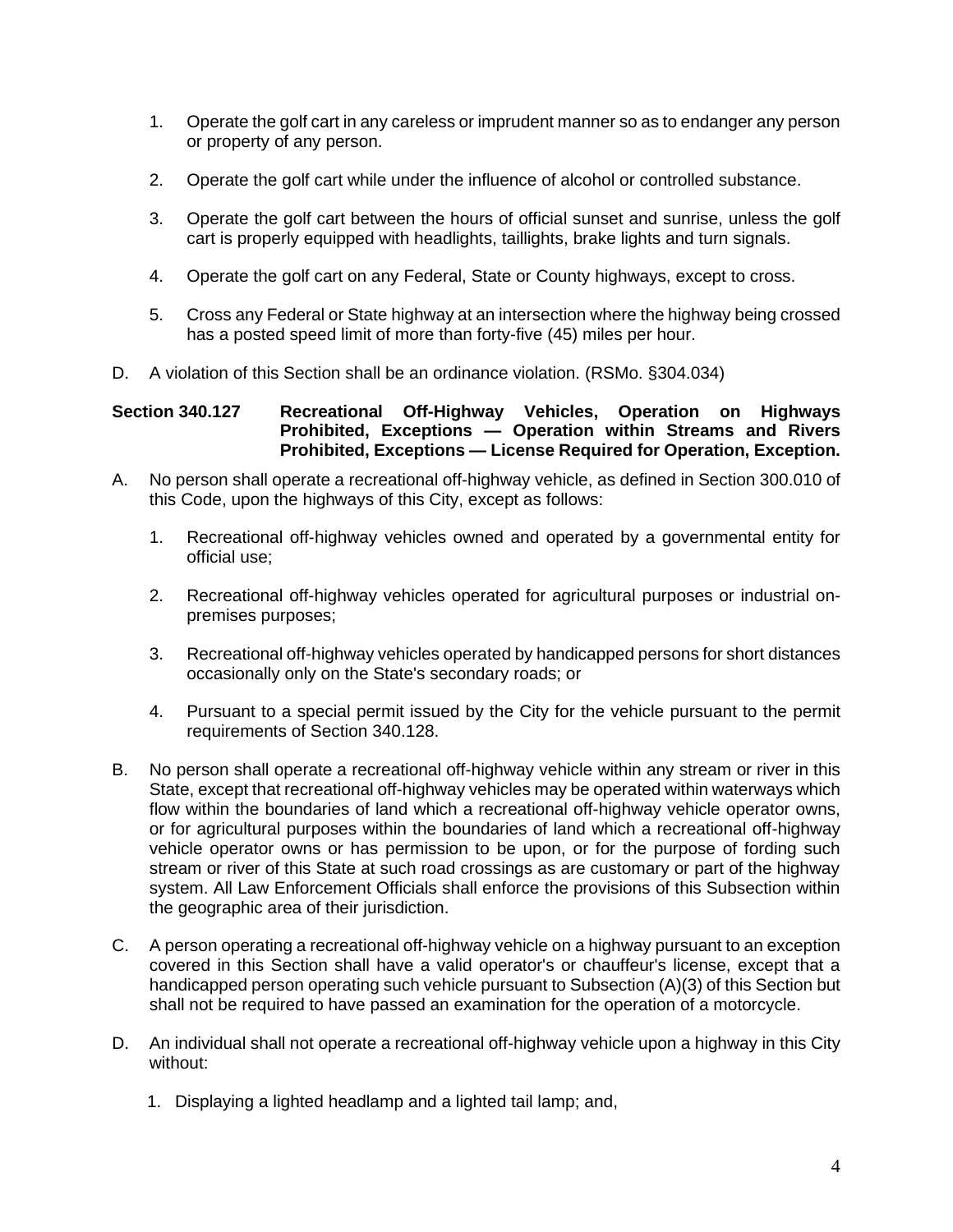- 2. Wearing a seat belt; and,
- 3. Having the recreational off-highway vehicle equipped with a roll bar or roll cage construction to reduce the risk of injury to an occupant of the vehicle in case of the vehicle's rollover. (RSMo. §304.033)

### **Section 340.128 Special Permits; Golf Carts, Utility Vehicles, Recreational Off-Highway Vehicles**

- A. *Permit Required*. The City will issue permits only for golf cart, utility vehicle, or recreational off-highway vehicle (hereinafter, "Non-standard Motor Vehicles" or "NMV") to be operated upon or across a public street, avenue, or roadway in the City. No person shall drive or operate a Non-standard Motor Vehicle upon or across a public street, avenue, or roadway in the City unless the owner of the NMV has been issued a special permit as hereinafter provided. Off-road or other motor vehicles not designed for travel on highways which are not eligible for permits under this Section shall not be driven upon or across a public street, avenue, or roadway in the City.
- B. *Permit Application*. For each Non-standard Motor Vehicle sought to be permitted to operate on any public street, avenue or roadway within the City, the owner of the NMV shall first make application with the City Clerk in writing upon forms furnished by the City and shall include, but not be limited to, the following information and documentation:
	- 1. Name and address of owner of the NMV; and
	- 2. Description and serial number of the NMV; and
	- 3. An official State identification card (e.g., driver's license, passport or government issued ID card to be carried at all times while operating the NMV); and
	- 4. Proof of insurance for the NMV (referenced by the serial number and year of model).
	- 5. Proof of payment of registration and payment of all fees and taxes related to the NMV.
	- 6. Owner must be current on all City taxes and user fees.
- C. *Permit Fee*. Pursuant to state law, a fee for the special permit is \$15.00 (RSMo. §§304.032- 033) plus a City sticker and inspection fee of \$10.00.
- D. *Annual Permit*. Each permit issued hereunder shall be for a period not to exceed one (1) year and may be renewed annually. Permits expire December 31 of each year. Notwithstanding anything herein to the contrary, permits issued prior to January 1, 2022, shall be valid until December 31, 2022.
- E. *Display of Permit*. The permit shall be evidenced by a City-issued decal, serially numbered ("City Sticker"), and capable of being affixed to the Non-standard Motor Vehicle and which shall be prominently displayed on the rear of the vehicle. Failure to display a City Sticker is a violation of this Section.
- F. *Age of Driver*. Except as provided elsewhere, any individual driving a NMV on City streets shall be at least sixteen (16) years old and have with them a valid operator's or chauffeur's license.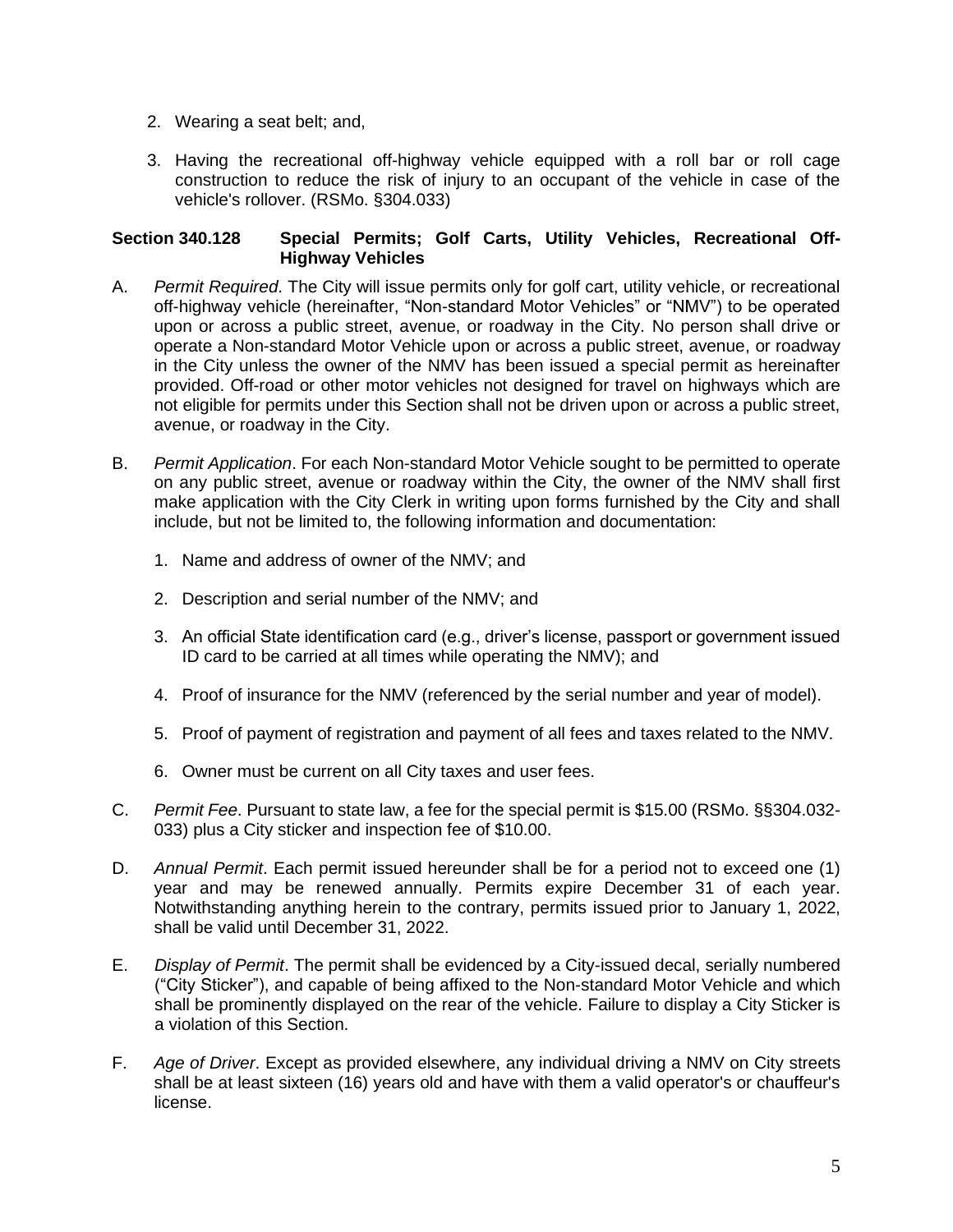- G. *Non-standard Motor Vehicle Requirements*. Any NMV for which a permit is desired shall have operational mufflers, exhaust pipes, reflectors, either single or dual seal beam headlight system, turn-signals (golf carts only), taillights, and either a DayGlo™ triangular flag (located at least seven (7) feet above the ground) or a slow-moving vehicle triangle. Furthermore, a person may not:
	- 1. Operate an NMV that is not equipped at all times with an effective and suitable muffling device on its engine to effectively deaden or muffle the noise of the exhaust, or
	- 2. Operate or modify an NMV with an exhaust system that has been modified in any manner that will increase the noise emitted above 96 decibels of sound pressure when measured from a distance of 20 inches using test procedures established by the Police Department.
- H. *Compliance with Traffic Laws; Financial Responsibility*. Operators of all vehicles using the City's streets, avenues, or roadways pursuant to a special permit issued hereunder shall comply with all traffic laws contained in Title III, Traffic Code, of the Wright City Municipal Code including, but not limited to, having a valid Missouri driver's license, maintaining proof of financial responsibility in accordance with Section 303.160 RSMo and Section 385.140 of the Wright City Traffic Code or maintaining any other insurance policy providing equivalent liability coverage for the Non-standard Motor Vehicle, as well as all alcoholrelated traffic laws.
- I. *Revocation of Permit.* The City Clerk may revoke a permit for a Non-standard Motor Vehicle if an operator of the Non-standard Motor Vehicle admits to, pleads guilty to, or is convicted of violating the provisions of this Article or any traffic laws of the City or State. The person whose permit was revoked may appeal such revocation order to the Board of Aldermen by giving written notice of the appeal to the City Clerk within ten (10) days of the revocation order. The Board of Aldermen may, on hearing, affirm or overturn the revocation of any permit issued under the provisions of this Chapter for good cause shown, first having given such permit holder not less than ten (10) days' notice of the hearing in writing. Provided that said permit holder shall have full right to be represented by counsel at the hearing and may produce witnesses and evidence in his/her behalf at such hearing. Provided further, that such notice of revocation hearing shall be given to the permit holder at the address listed on their application for appeal.

SECTION II. This ordinance shall take effect and be in full force from and after the passage and approval thereof.

READ TWO TIMES BY TITLE AND PASSED by the Board of Aldermen of the City of Wright City, Missouri, this day of , 2021.

> \_\_\_\_\_\_\_\_\_\_\_\_\_\_\_\_\_\_\_\_\_\_\_\_\_\_\_\_\_\_\_\_\_\_\_\_ President of the Board of Aldermen

ATTEST: